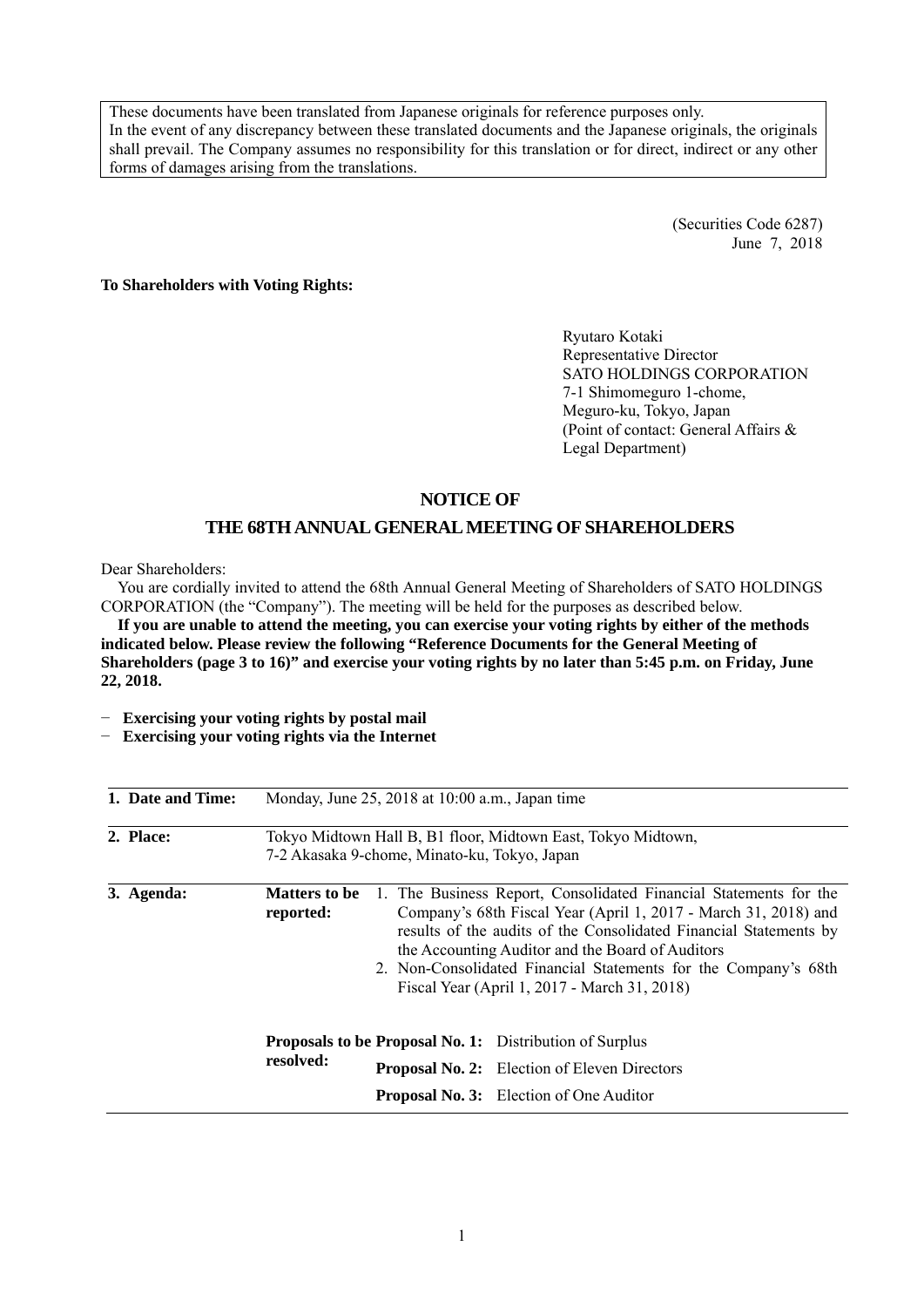- ・ When attending the meeting, please submit the enclosed Voting Rights Exercise Form at the reception desk. We also request that you bring this Notice of the Annual General Meeting of Shareholders with you as materials for the meeting.
- ・ The Company plans to set up exhibits at the entrance of the meeting venue to foster greater understanding of its business.
- ・ You may exercise your voting rights by proxy by having another shareholder who holds voting rights attend the General Meeting on your behalf, provided that a document certifying him or her as your proxy is submitted.

#### **Regarding Disclosure on the Internet**

- ・ Of the items required to be provided at the time of this Notice of Convocation, the "Notes to Consolidated Financial Statements" and "Notes to Non-Consolidated Financial Statements" have been posted on the Company's website, and are therefore not included in the documents attached to this Notice, based on requirements by law and Article 16 of the Articles of Incorporation. Accordingly, the documents attached to this Notice are part of the documents audited by the Auditors and the Accounting Auditor when preparing the Audit Report.
- ・ Any updates to the Reference Documents for the General Meeting of Shareholders, Business Report, Consolidated Financial Statements and Non-Consolidated Financial Statements will be posted on the Company's website.

Investor Relations (http://www.sato.co.jp/ir/)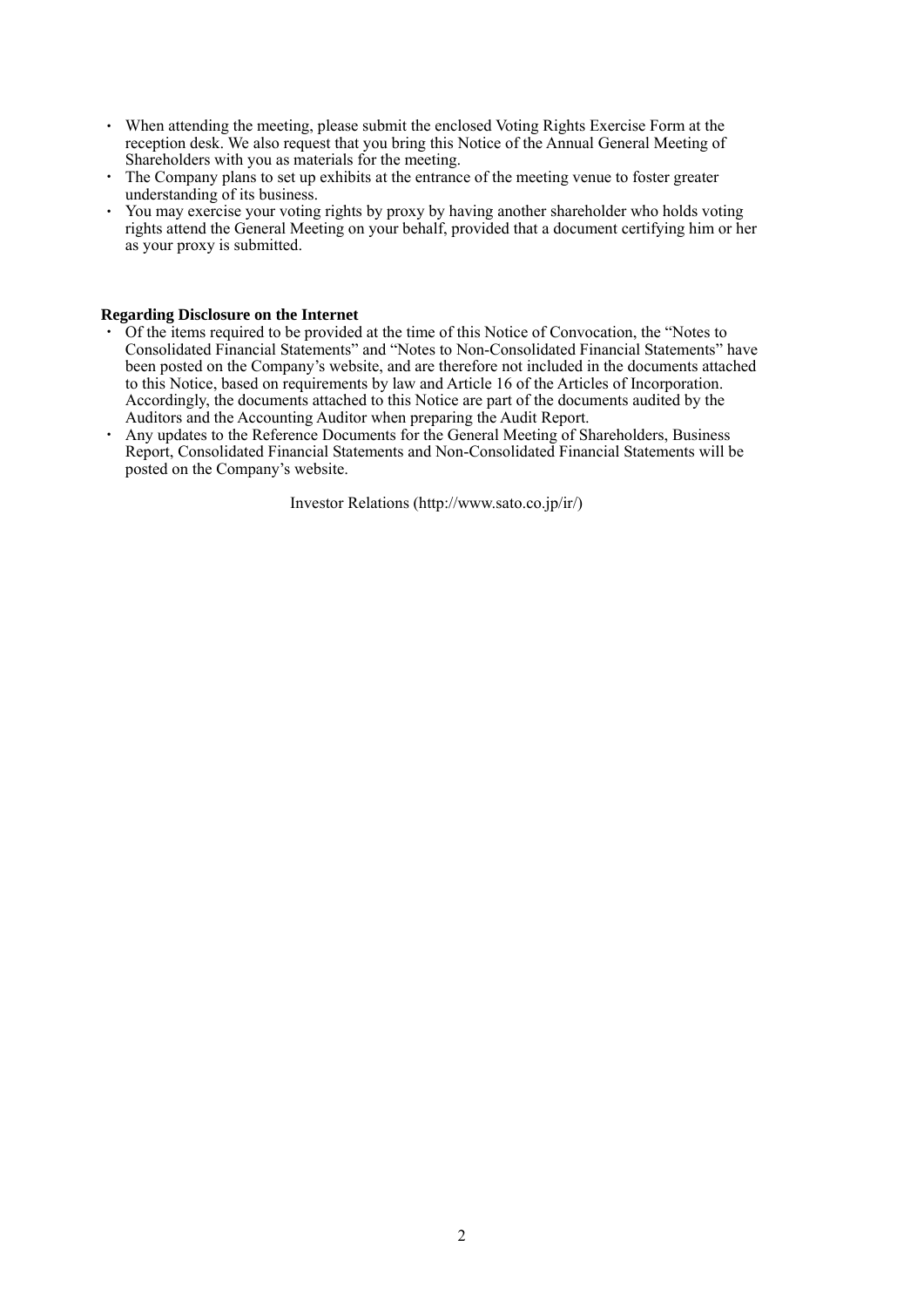# **Reference Documents for the General Meeting of Shareholders**

#### **Proposal No. 1:** Distribution of Surplus

After taking into account the performance of the fiscal year under review and the business environment, the Company hereby proposes the following as the year-end dividend for the 68th fiscal year:

| Type of dividend assets                                            | Cash                                                  |                                                                         |
|--------------------------------------------------------------------|-------------------------------------------------------|-------------------------------------------------------------------------|
| Allocation of dividend assets and the<br>total amount of dividends | Allocation of dividend:<br>Total amount of dividends: | 33 yen per share of common stock of<br>the Company<br>1,113,461,184 yen |
| Effective date of distribution of<br>surplus                       | June 26, 2018                                         |                                                                         |

Combined with the interim dividend (32 yen per share), the total amount of the annual dividends will be 65 yen per share, an increase of 5 yen compared with the previous fiscal year.



# **Policy regarding the distribution of surplus in the form of dividends, etc.**

The Company's fundamental policy regarding distribution of profits is to provide four-way returns to our stakeholders: shareholders, employees, society, and the Company. The Company decides the distribution of profits based on the basic principles of increasing enterprise value per share and ensuring stable, continuous dividends while retaining internal reserves for future business expansion, comprehensively considering business performance and climate.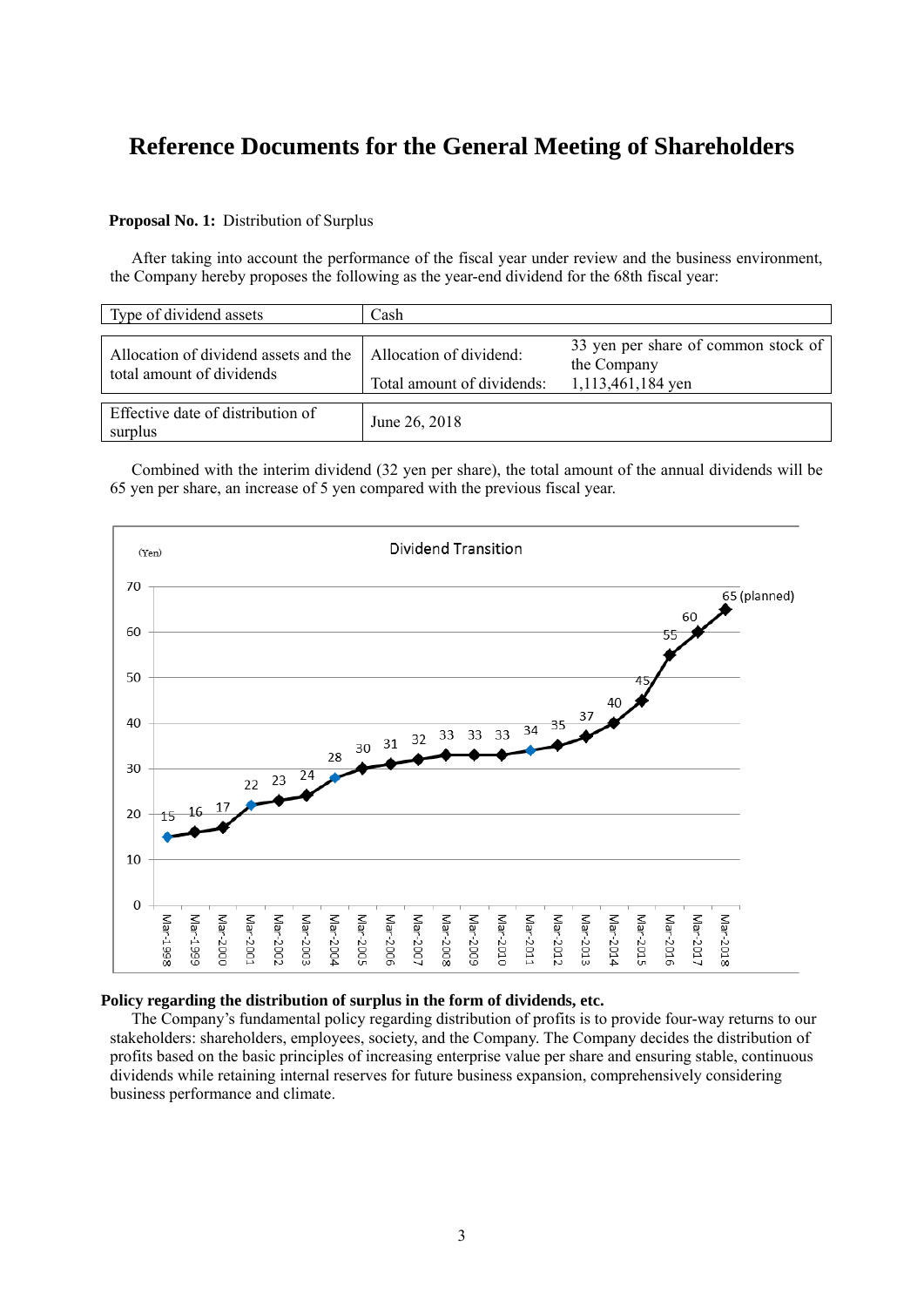#### **Proposal No. 2:** Election of Eleven Directors

The terms of office of all eleven Directors elected last year will expire at the conclusion of this year's Annual General Meeting of Shareholders. Following the retirement of Mr. Kazuo Matsuyama as Director, the Company hereby proposes the election of eleven Directors to include a new nominee, Mr. Yoichi Abe, with the objective of further enhancing corporate governance. These director elections have been reviewed by the Company's discretionary Nominating Advisory Committee and decided by the Board of Directors.

The candidates are as follows:

| No.            |                                                                     | Name                | Positions at the Company                   |
|----------------|---------------------------------------------------------------------|---------------------|--------------------------------------------|
| 1              | Reelected                                                           | Ryutaro Kotaki      | Representative Director, President and CEO |
| $\overline{2}$ | Reelected                                                           | Koichi Nishida      | Director                                   |
| 3              | Reelected                                                           | Ikuo Dobashi        | Director                                   |
| $\overline{4}$ | Reelected                                                           | Tatsuo Narumi       | Director                                   |
| 5              | Newly elected                                                       | Yoichi Abe          | Vice President and CFO                     |
| 6              | Reelected<br>Independent Officer<br>Candidate for External Director | Ken Suzuki          | Director                                   |
| 7              | Reelected<br>Independent Officer<br>Candidate for External Director | Yuko Tanaka         | Director                                   |
| 8              | Reelected<br>Independent Officer<br>Candidate for External Director | Ryoji Itoh          | Director                                   |
| 9              | Reelected<br>Independent Officer<br>Candidate for External Director | Mitsuaki Shimaguchi | Director                                   |
| 10             | Reelected<br>Independent Officer<br>Candidate for External Director | Hideo Yamada        | Director                                   |
| 11             | Reelected<br>Independent Officer<br>Candidate for External Director | Chieko Matsuda      | Director                                   |

Notes:

- 1. No material conflicts of interest exist between the Company and any of the above candidates for Directors.
- 2. Mr. Ken Suzuki, Ms. Yuko Tanaka, Mr. Ryoji Itoh, Mr. Mitsuaki Shimaguchi, Mr. Hideo Yamada and Ms. Chieko Matsuda are candidates to become External Directors. The Company has appointed them as independent officers under the provisions of the Tokyo Stock Exchange and has filed a notification to that effect with the Exchange.
- 3. The Company's current Articles of Incorporation set forth that the Company may enter into agreements with External Directors in accordance with the provisions of Article 427, Paragraph 1 of the Companies Act, to limit their liability for damages as stipulated in Article 423, Paragraph 1 of the Companies Act to the minimum extent permitted by law. If the election of the above candidates for External Director is approved, the Company plans to continue limited liability agreements of the content described above with each of them.
- 4. The years of service of each candidate (indicated on the following pages) is as of the conclusion of this General Meeting.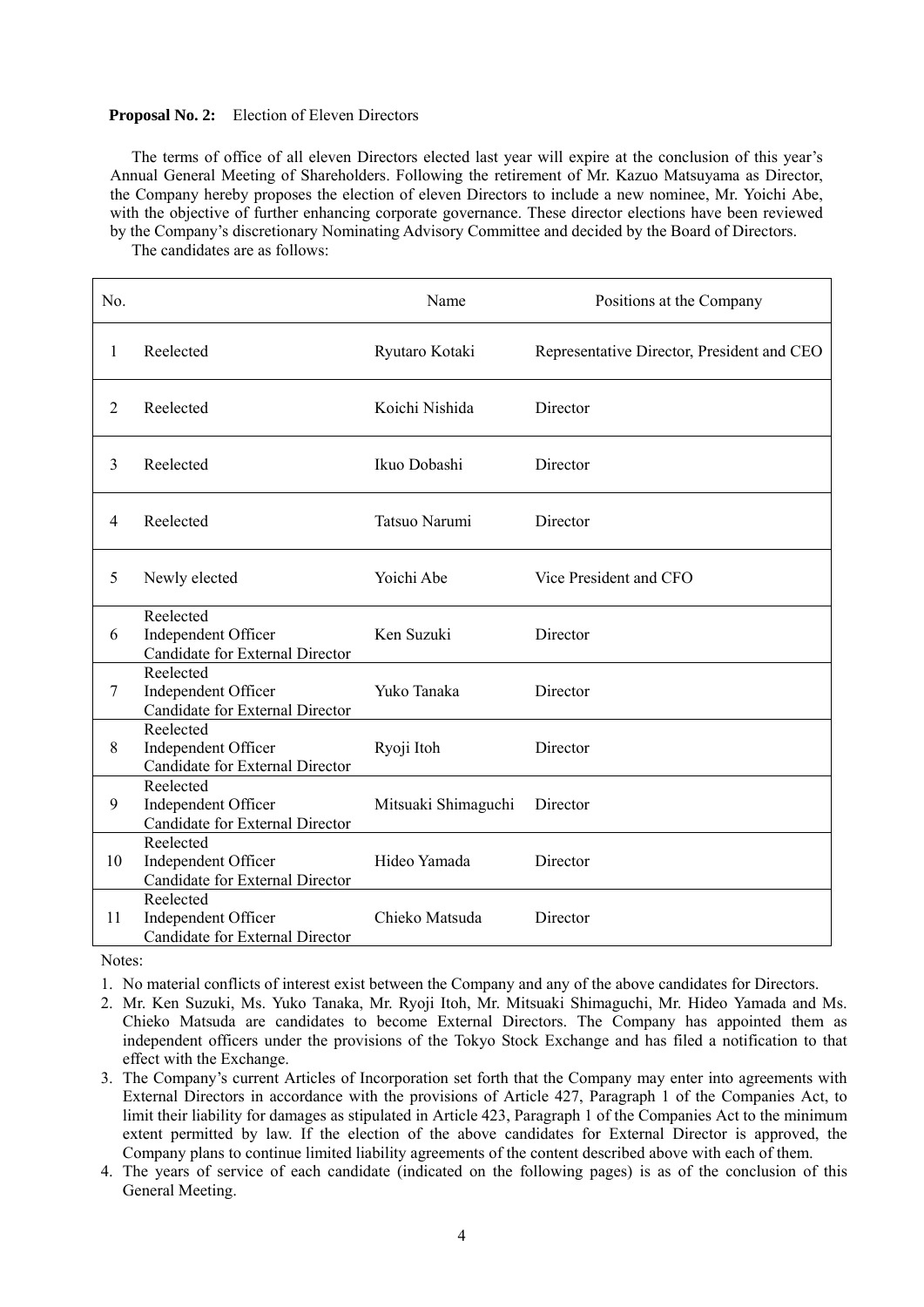|              | Name                                                                                                                                                                                                                       |                                   | Career summaries, positions and responsibilities at the Company                                                | Number of     |  |  |
|--------------|----------------------------------------------------------------------------------------------------------------------------------------------------------------------------------------------------------------------------|-----------------------------------|----------------------------------------------------------------------------------------------------------------|---------------|--|--|
| No.          | (Date of birth)                                                                                                                                                                                                            |                                   | (significant concurrent positions)                                                                             | shares of the |  |  |
|              |                                                                                                                                                                                                                            |                                   |                                                                                                                | Company held  |  |  |
|              | Ryutaro Kotaki<br>(July 16, 1964)                                                                                                                                                                                          | February 1988<br><b>July 2007</b> | Joined the Company<br>Executive Officer and Senior Manager of Printer Sales<br>Promotion Dept., Sales Division |               |  |  |
|              | Reelected                                                                                                                                                                                                                  | October 2011                      | Executive Officer; Director and General Manager of<br>Domestic Sales Dept., SATO Corporation                   |               |  |  |
|              |                                                                                                                                                                                                                            | April 2012                        | Executive Officer; President of SATO Techno Lab Co.,<br>Ltd.                                                   |               |  |  |
|              | Years of service:<br>2                                                                                                                                                                                                     | April 2013                        | Senior Executive Officer; President of SATO Technology<br>Co., Ltd.                                            | 13,441        |  |  |
|              |                                                                                                                                                                                                                            | <b>July 2014</b>                  | Vice President; President of SATO Technology Co., Ltd.                                                         |               |  |  |
|              | Attendance at the                                                                                                                                                                                                          | April 2016                        | Executive Vice President and COO; President of SATO<br>Corporation (to present)                                |               |  |  |
|              | Board of Directors'<br>meetings: 12/13                                                                                                                                                                                     | June 2016                         | Representative Director, Executive Vice President and<br>COO                                                   |               |  |  |
|              | (92%)                                                                                                                                                                                                                      | April 2018                        | Representative Director, President and CEO (to present)                                                        |               |  |  |
| $\mathbf{1}$ | (Current positions and responsibilities at the Company)                                                                                                                                                                    |                                   |                                                                                                                |               |  |  |
|              | Representative Director, President and CEO                                                                                                                                                                                 |                                   |                                                                                                                |               |  |  |
|              | (Reasons for recommendation as Director)                                                                                                                                                                                   |                                   |                                                                                                                |               |  |  |
|              | Mr. Kotaki has held key positions in the Company's Japanese sales company and the president role of its R&D<br>business company, during which period he also served as Executive Officer for nine years expanding sales in |                                   |                                                                                                                |               |  |  |
|              | Japan and improving product development processes. In April 2016, he took office as the Company's Vice                                                                                                                     |                                   |                                                                                                                |               |  |  |
|              | President and Chief Operating Officer, and serving concurrently as the president of SATO Corporation, its                                                                                                                  |                                   |                                                                                                                |               |  |  |
|              | Japanese sales company, he has led the SATO Group with strong leadership, driving domestic businesses to also                                                                                                              |                                   |                                                                                                                |               |  |  |
|              |                                                                                                                                                                                                                            |                                   | support the global expansion of customers. The Company has determined that he is qualified to oversee business |               |  |  |
|              | activities as Director to accelerate globalization and pursue maximization of customer value, and therefore                                                                                                                |                                   |                                                                                                                |               |  |  |
|              | renominates him as a candidate for Director.                                                                                                                                                                               |                                   |                                                                                                                |               |  |  |
|              | (Message from the candidate to shareholders)                                                                                                                                                                               |                                   |                                                                                                                |               |  |  |
|              | I would first like to sincerely thank you for your continued support of our businesses. The SATO Group is<br>committed to creating new customer value with our Auto-ID total solutions through the collaboration of our    |                                   |                                                                                                                |               |  |  |
|              |                                                                                                                                                                                                                            |                                   | global teams and a relentless focus on customer centricity. I will dedicate myself to improving the business   |               |  |  |
|              |                                                                                                                                                                                                                            |                                   | value of SATO and growing it into a customers' most trusted company with unique strengths amid an              |               |  |  |
|              | ever-changing world.                                                                                                                                                                                                       |                                   |                                                                                                                |               |  |  |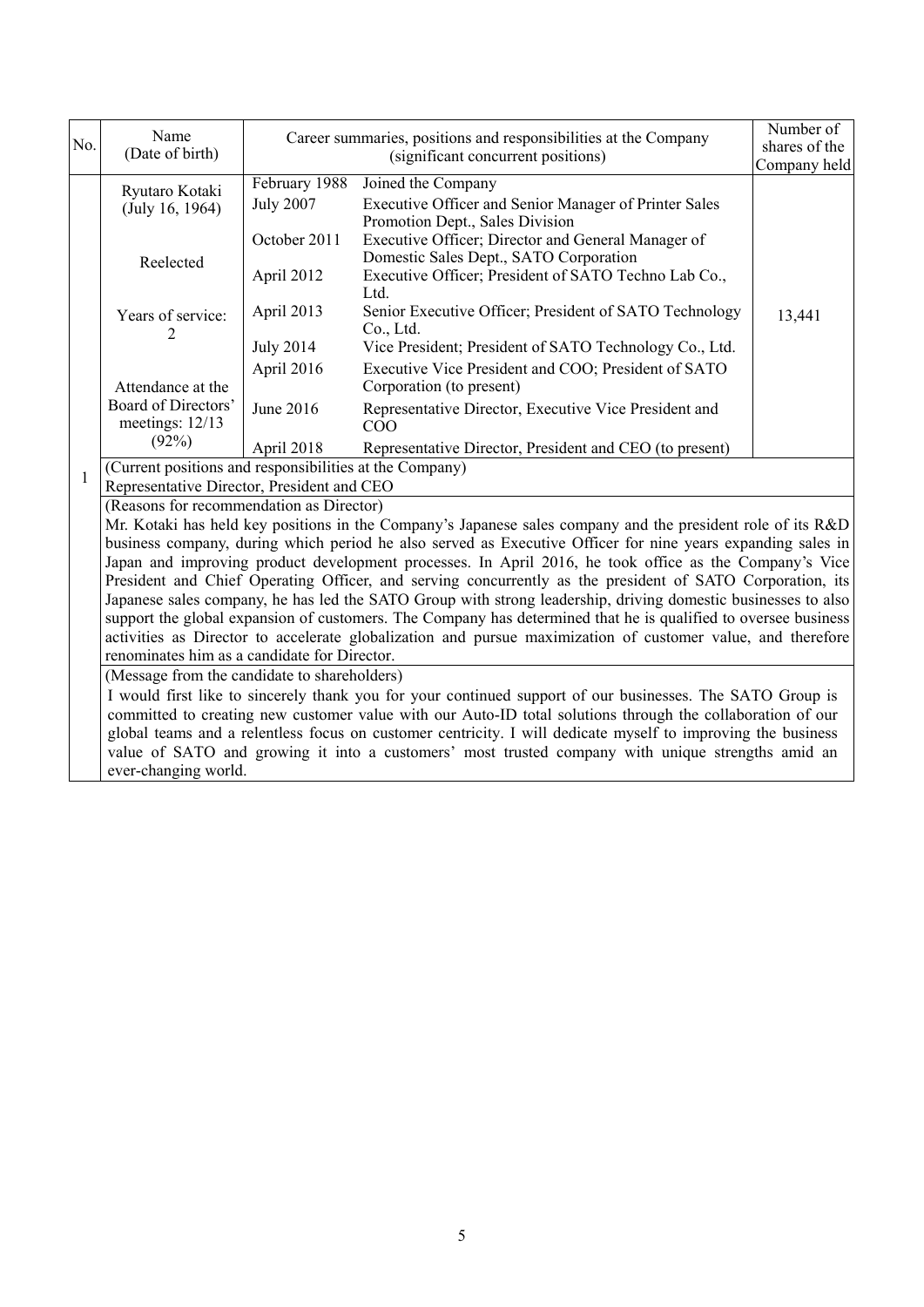|                | Name                                                                                                                                                                                                                                 |                                                                                                                                                                                                                             | Career summaries, positions and responsibilities at the Company                                                 | Number of     |  |  |  |
|----------------|--------------------------------------------------------------------------------------------------------------------------------------------------------------------------------------------------------------------------------------|-----------------------------------------------------------------------------------------------------------------------------------------------------------------------------------------------------------------------------|-----------------------------------------------------------------------------------------------------------------|---------------|--|--|--|
| No.            | (Date of birth)                                                                                                                                                                                                                      |                                                                                                                                                                                                                             | (significant concurrent positions)                                                                              | shares of the |  |  |  |
|                | Koichi Nishida                                                                                                                                                                                                                       | March 1981                                                                                                                                                                                                                  |                                                                                                                 | Company held  |  |  |  |
|                | (December 10, 1958)                                                                                                                                                                                                                  | February 1998                                                                                                                                                                                                               | Joined the Company<br>Senior Manager of System Service Dept., CS Division                                       |               |  |  |  |
|                |                                                                                                                                                                                                                                      | April 1999                                                                                                                                                                                                                  | General Manager of CS Division                                                                                  |               |  |  |  |
|                |                                                                                                                                                                                                                                      | <b>June 2001</b>                                                                                                                                                                                                            | Director and General Manager of CS Division                                                                     |               |  |  |  |
|                | Reelected                                                                                                                                                                                                                            | June 2002                                                                                                                                                                                                                   | Director, responsible for Production in Malaysia                                                                |               |  |  |  |
|                |                                                                                                                                                                                                                                      | June 2003                                                                                                                                                                                                                   | Director and Senior Executive Officer, responsible for                                                          |               |  |  |  |
|                |                                                                                                                                                                                                                                      |                                                                                                                                                                                                                             | Production in Malaysia                                                                                          |               |  |  |  |
|                | Years of service:<br>17                                                                                                                                                                                                              | June 2005                                                                                                                                                                                                                   | Director and Vice President, responsible for Overseas<br>Production                                             | 40,413        |  |  |  |
|                |                                                                                                                                                                                                                                      | April 2006                                                                                                                                                                                                                  | Director and Vice President, responsible for Overseas<br>Production and Purchase                                |               |  |  |  |
|                | Attendance at the                                                                                                                                                                                                                    | June 2007                                                                                                                                                                                                                   | Representative Director, President and CEO                                                                      |               |  |  |  |
|                | Board of Directors'                                                                                                                                                                                                                  | October 2011                                                                                                                                                                                                                | Representative Director and Chairman                                                                            |               |  |  |  |
|                | meetings: 13/13                                                                                                                                                                                                                      | June 2012                                                                                                                                                                                                                   | Director (to present)                                                                                           |               |  |  |  |
|                | $(100\%)$                                                                                                                                                                                                                            |                                                                                                                                                                                                                             |                                                                                                                 |               |  |  |  |
|                | (Current positions and responsibilities at the Company)                                                                                                                                                                              |                                                                                                                                                                                                                             |                                                                                                                 |               |  |  |  |
|                | Director                                                                                                                                                                                                                             |                                                                                                                                                                                                                             |                                                                                                                 |               |  |  |  |
| $\overline{c}$ | (Reasons for recommendation as Director)                                                                                                                                                                                             |                                                                                                                                                                                                                             |                                                                                                                 |               |  |  |  |
|                |                                                                                                                                                                                                                                      | Mr. Nishida has headed the Company's customer service division and served as the president of its Malaysian                                                                                                                 |                                                                                                                 |               |  |  |  |
|                |                                                                                                                                                                                                                                      |                                                                                                                                                                                                                             | and Vietnamese manufacturing subsidiaries, and subsequently Representative Director and President as well as    |               |  |  |  |
|                |                                                                                                                                                                                                                                      | Chairman of the Company for five years from 2007. Since 2012, he has been making efforts in spreading global                                                                                                                |                                                                                                                 |               |  |  |  |
|                | governance across the company and managing the creation and protection of intellectual property to improve the                                                                                                                       |                                                                                                                                                                                                                             |                                                                                                                 |               |  |  |  |
|                | company value in his role as executive for intellectual property. The Company has determined that he is qualified                                                                                                                    |                                                                                                                                                                                                                             |                                                                                                                 |               |  |  |  |
|                |                                                                                                                                                                                                                                      | to monitor corporate governance from within and oversee the proper conduct of business activities as Director<br>amid the increasing globalization of business management, and therefore renominates him as a candidate for |                                                                                                                 |               |  |  |  |
|                | Director.                                                                                                                                                                                                                            |                                                                                                                                                                                                                             |                                                                                                                 |               |  |  |  |
|                | (Message from the candidate to shareholders)                                                                                                                                                                                         |                                                                                                                                                                                                                             |                                                                                                                 |               |  |  |  |
|                |                                                                                                                                                                                                                                      |                                                                                                                                                                                                                             |                                                                                                                 |               |  |  |  |
|                | SATO Group seeks to be a value-creating company that is useful to society and trusted by its customers. As such,<br>I have been handling and driving intellectual production activities for improving our technical competitiveness, |                                                                                                                                                                                                                             |                                                                                                                 |               |  |  |  |
|                | the promotion of environment-friendly management for increasing our company value, and activities aimed at the                                                                                                                       |                                                                                                                                                                                                                             |                                                                                                                 |               |  |  |  |
|                | development of the Auto-ID system industry. I also have been putting in efforts for the sustainable development                                                                                                                      |                                                                                                                                                                                                                             |                                                                                                                 |               |  |  |  |
|                |                                                                                                                                                                                                                                      |                                                                                                                                                                                                                             | of our group businesses by adding new value to the company. I will monitor governance of the Company from       |               |  |  |  |
|                |                                                                                                                                                                                                                                      |                                                                                                                                                                                                                             | within, and work to ensure that the sharing of returns with shareholders, employees, society and the company is |               |  |  |  |
|                | taken into account under proper business management.                                                                                                                                                                                 |                                                                                                                                                                                                                             |                                                                                                                 |               |  |  |  |
|                |                                                                                                                                                                                                                                      |                                                                                                                                                                                                                             |                                                                                                                 |               |  |  |  |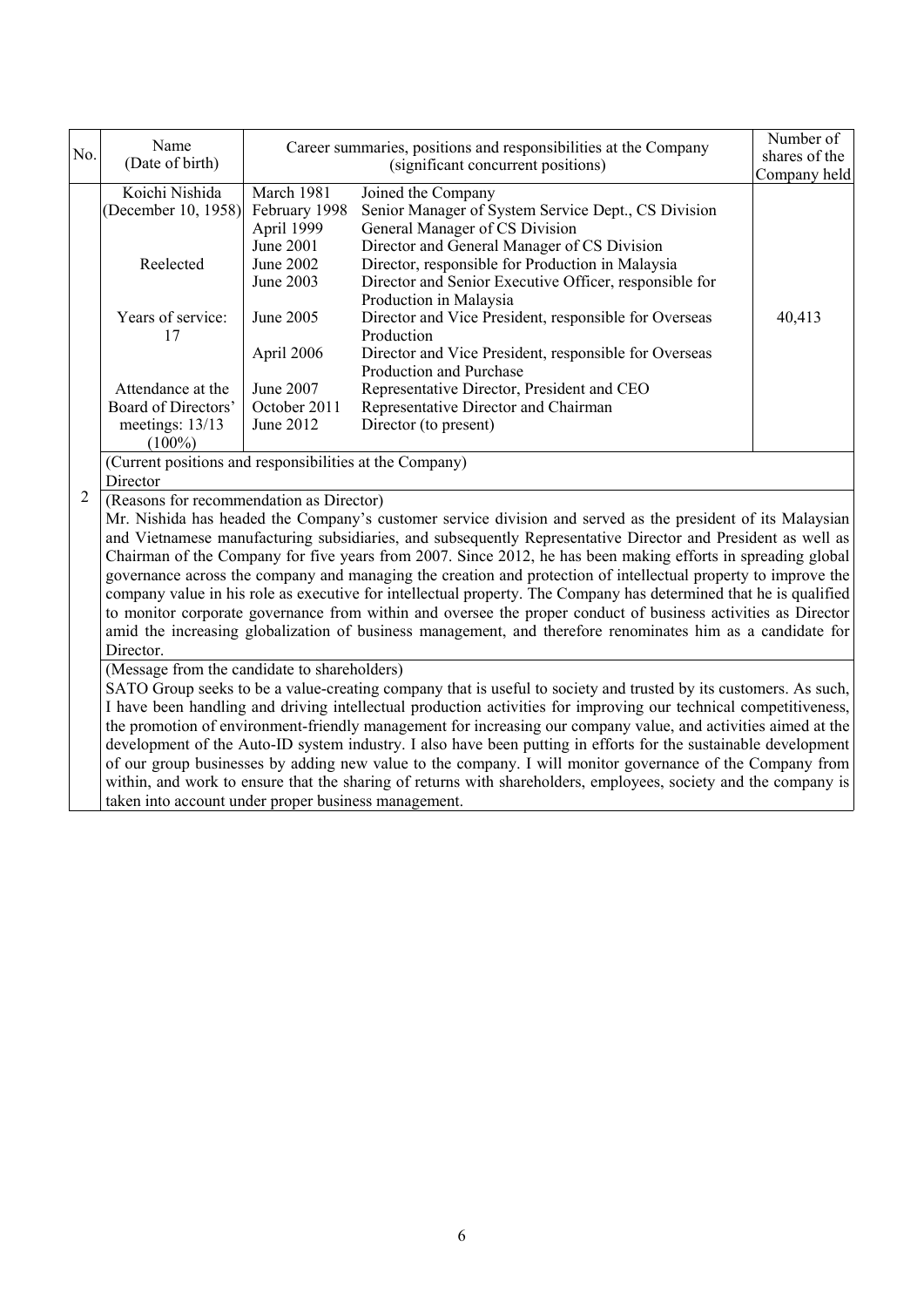| No. | Name<br>(Date of birth)                                                                                                                                                                                                            |                            | Career summaries, positions and responsibilities at the Company<br>(significant concurrent positions)                            | Number of<br>shares of the<br>Company held |  |  |
|-----|------------------------------------------------------------------------------------------------------------------------------------------------------------------------------------------------------------------------------------|----------------------------|----------------------------------------------------------------------------------------------------------------------------------|--------------------------------------------|--|--|
|     |                                                                                                                                                                                                                                    | October 1980<br>April 1999 | Joined the Company<br>Senior Manager of Printer Sales Promotion Dept., Sales<br>Division                                         |                                            |  |  |
|     | Ikuo Dobashi<br>(September 21, 1955)                                                                                                                                                                                               | June 2002<br>June 2003     | General Manager of CS Division<br>Senior Executive Officer and General Manager of Sales<br>Division                              |                                            |  |  |
|     | Reelected                                                                                                                                                                                                                          | June 2005                  | Director, Vice President, and General Manager of Sales<br>Division                                                               |                                            |  |  |
|     |                                                                                                                                                                                                                                    | June 2007                  | Representative Director, Executive Vice President, COO<br>(responsible for Domestic Business), and General                       |                                            |  |  |
|     | Years of service:<br>13                                                                                                                                                                                                            | October 2007               | Manager of Sales Division<br>Representative Director, Executive Vice President, and<br>COO                                       | 26,269                                     |  |  |
|     | Attendance at the<br>Board of Directors'                                                                                                                                                                                           | June 2011<br>October 2011  | Director and Chairman<br>Director and Vice Chairman                                                                              |                                            |  |  |
| 3   | meetings: 12/13<br>(92%)                                                                                                                                                                                                           | April 2012<br>June 2012    | Director and Vice Chairman, responsible for Europe<br><b>Business</b><br>Director, responsible for Europe Business; Director and |                                            |  |  |
|     |                                                                                                                                                                                                                                    | October 2013               | Chairman of SATO Corporation<br>Director, responsible for Europe Business                                                        |                                            |  |  |
|     | April 2014<br>Director (to present)<br>(Current positions and responsibilities at the Company)                                                                                                                                     |                            |                                                                                                                                  |                                            |  |  |
|     | Director                                                                                                                                                                                                                           |                            |                                                                                                                                  |                                            |  |  |
|     | (Reasons for recommendation as Director)                                                                                                                                                                                           |                            | Mr. Dobashi has headed the Company's domestic sales division where he succeeded in building a strong sales                       |                                            |  |  |
|     |                                                                                                                                                                                                                                    |                            | structure, and served as Representative Director and Executive Vice President of the Company for four years                      |                                            |  |  |
|     |                                                                                                                                                                                                                                    |                            | from 2007. Following which, he served as Director and Chairman of the Company's sales regional headquarters                      |                                            |  |  |
|     | in Europe for two years, making such achievements as enhancing the sales structure in Europe and reaching                                                                                                                          |                            |                                                                                                                                  |                                            |  |  |
|     | profitability. The Company has determined that he is qualified to oversee business activities as Director to                                                                                                                       |                            |                                                                                                                                  |                                            |  |  |
|     | accelerate globalization and pursue maximization of customer value, and therefore renominates him as a<br>candidate for Director.                                                                                                  |                            |                                                                                                                                  |                                            |  |  |
|     | (Message from the candidate to shareholders)                                                                                                                                                                                       |                            |                                                                                                                                  |                                            |  |  |
|     | Our vision is to become the most trusted company in the Auto-ID solutions industry worldwide by ensuring                                                                                                                           |                            |                                                                                                                                  |                                            |  |  |
|     | accuracy and sustainability, saving labor and resources, offering reassurance, and building emotional connections<br>for/with our customers. With this vision in mind, I will strive to strengthen corporate governance and create |                            |                                                                                                                                  |                                            |  |  |
|     |                                                                                                                                                                                                                                    |                            | company value in my role as Director. In fiscal year 2018, the SATO Group will commit to our duty as                             |                                            |  |  |
|     | Japan to establish stable profits.                                                                                                                                                                                                 |                            | manufacturer and provider in our main Auto-ID solutions business and produce results both inside and outside                     |                                            |  |  |
|     |                                                                                                                                                                                                                                    |                            |                                                                                                                                  |                                            |  |  |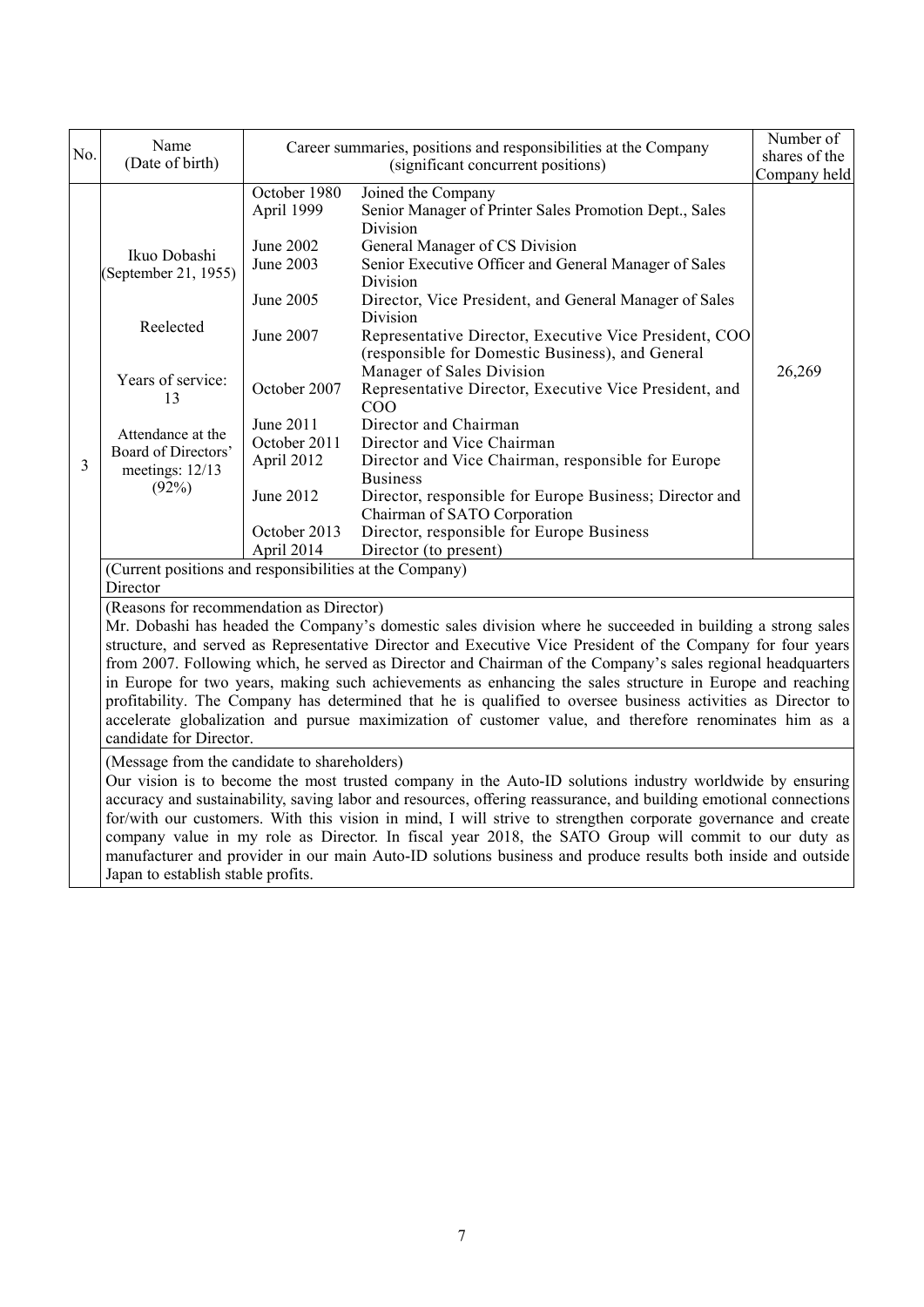|                | Name                                                                                                                                                                                                                                                                                                                                                                                                                                                                                                                                                                                                                                                                                                                                                                      |                                       | Career summaries, positions and responsibilities at the Company                                                                                                                                  | Number of                     |  |  |  |
|----------------|---------------------------------------------------------------------------------------------------------------------------------------------------------------------------------------------------------------------------------------------------------------------------------------------------------------------------------------------------------------------------------------------------------------------------------------------------------------------------------------------------------------------------------------------------------------------------------------------------------------------------------------------------------------------------------------------------------------------------------------------------------------------------|---------------------------------------|--------------------------------------------------------------------------------------------------------------------------------------------------------------------------------------------------|-------------------------------|--|--|--|
| No.            | (Date of birth)                                                                                                                                                                                                                                                                                                                                                                                                                                                                                                                                                                                                                                                                                                                                                           |                                       | (significant concurrent positions)                                                                                                                                                               | shares of the<br>Company held |  |  |  |
|                | Tatsuo Narumi<br>(February 24, 1952)                                                                                                                                                                                                                                                                                                                                                                                                                                                                                                                                                                                                                                                                                                                                      | August 2000<br>April 2001<br>May 2003 | Joined the Company<br>Senior Manager of Secretary's Office<br>Senior Manager of Human Resources Dept.,<br><b>Administration Division</b><br>Senior Manager of Planning Dept., Corporate Planning |                               |  |  |  |
|                | Reelected                                                                                                                                                                                                                                                                                                                                                                                                                                                                                                                                                                                                                                                                                                                                                                 | June 2003                             | Division<br>Executive Officer and Senior Manager of Planning Dept.,<br>Corporate Planning Division                                                                                               |                               |  |  |  |
|                | Years of service:<br>10                                                                                                                                                                                                                                                                                                                                                                                                                                                                                                                                                                                                                                                                                                                                                   | October 2005                          | Executive Officer, General Manager of Corporate Planning<br>Division, and Senior Manager of Planning Dept.<br>Senior Executive Officer and General Manager of                                    | 22,732                        |  |  |  |
|                |                                                                                                                                                                                                                                                                                                                                                                                                                                                                                                                                                                                                                                                                                                                                                                           | January 2006                          | Corporate Planning Division                                                                                                                                                                      |                               |  |  |  |
|                | Attendance at the<br>Board of Directors'                                                                                                                                                                                                                                                                                                                                                                                                                                                                                                                                                                                                                                                                                                                                  | <b>July 2007</b>                      | Vice President and General Manager of Corporate Planning<br>Division                                                                                                                             |                               |  |  |  |
|                | meetings: 13/13<br>$(100\%)$                                                                                                                                                                                                                                                                                                                                                                                                                                                                                                                                                                                                                                                                                                                                              | June 2008                             | Director, Vice President, and General Manager of<br>Corporate Planning Division                                                                                                                  |                               |  |  |  |
|                |                                                                                                                                                                                                                                                                                                                                                                                                                                                                                                                                                                                                                                                                                                                                                                           | <b>July 2009</b>                      | Director (to present)<br>December 2016 Representative Director of SpeciaLase Ltd.                                                                                                                |                               |  |  |  |
| $\overline{4}$ | (Current positions and responsibilities at the Company)                                                                                                                                                                                                                                                                                                                                                                                                                                                                                                                                                                                                                                                                                                                   |                                       |                                                                                                                                                                                                  |                               |  |  |  |
|                | Director                                                                                                                                                                                                                                                                                                                                                                                                                                                                                                                                                                                                                                                                                                                                                                  |                                       |                                                                                                                                                                                                  |                               |  |  |  |
|                | (Reasons for recommendation as Director)<br>Mr. Narumi has headed the Corporate Planning Division of the Company, during which period he also served as<br>Executive Officer for six years. Since he became Director in 2008, he has worked to enhance our global business<br>base from the corporate planning aspect, and to enhance our governance structure in sales group companies<br>starting 2015. The Company has determined that he is qualified to oversee business activities as Director to<br>accelerate globalization and pursue maximization of customer value, and therefore renominates him as a<br>candidate for Director.                                                                                                                              |                                       |                                                                                                                                                                                                  |                               |  |  |  |
|                | (Message from the candidate to shareholders)<br>To live up to my responsibility of achieving sustainable growth and greater medium- to long-term value for the<br>company, I work to deepen collaboration with the executive team and introduce agenda items for deliberation at<br>the Board of Directors' meetings as necessary to enable constructive discussion, from my role as Internal<br>Director. At the same time, I also provide oversight to the management team, watching out for the optimal<br>balance in business management. Additionally, I will act on my responsibility to help the SATO Group identify<br>and polish its strengths to unmatched perfection so as to gain the trust of customers and become their<br>indispensable partner of choice. |                                       |                                                                                                                                                                                                  |                               |  |  |  |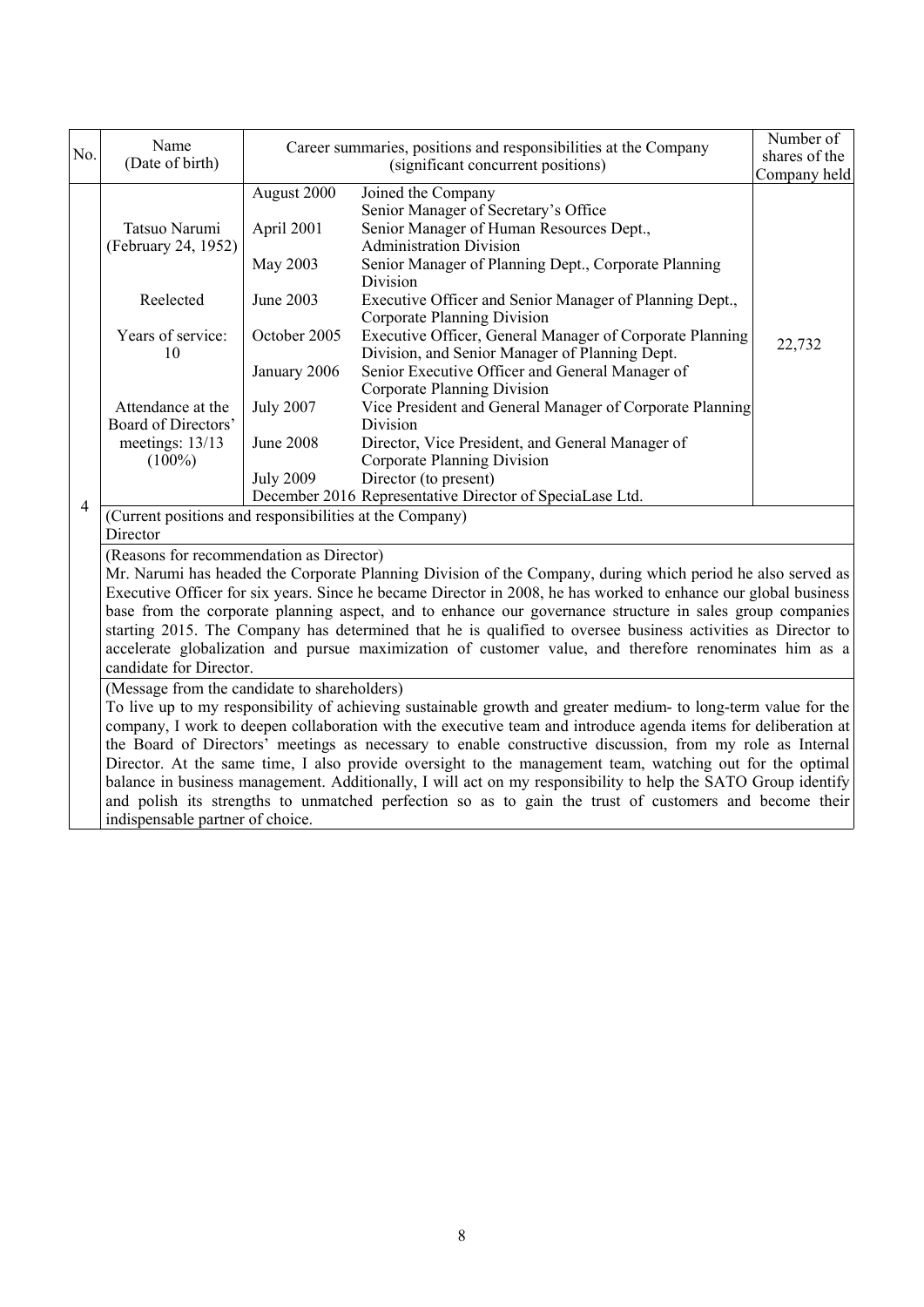| No.         | Name<br>(Date of birth)                                              | Career summaries, positions and responsibilities at the Company<br>(significant concurrent positions)                                                                                                                                                                                                                                                                                                                                                                                                                                                                                                                                                                                                                                                                                         | Number of<br>shares of the<br>Company held |
|-------------|----------------------------------------------------------------------|-----------------------------------------------------------------------------------------------------------------------------------------------------------------------------------------------------------------------------------------------------------------------------------------------------------------------------------------------------------------------------------------------------------------------------------------------------------------------------------------------------------------------------------------------------------------------------------------------------------------------------------------------------------------------------------------------------------------------------------------------------------------------------------------------|--------------------------------------------|
|             | Yoichi Abe<br>(September 13, 1957)<br>Newly elected                  | April 1980<br>Joined Mitsubishi Corporation<br>December 2013 Joined the Company<br>Head of President's Office<br>Executive Officer and CFO<br>April 2015<br>April 2018<br>Vice President and CFO (to present)                                                                                                                                                                                                                                                                                                                                                                                                                                                                                                                                                                                 | 1,634                                      |
|             | Vice President and CFO                                               | (Current positions and responsibilities at the Company)                                                                                                                                                                                                                                                                                                                                                                                                                                                                                                                                                                                                                                                                                                                                       |                                            |
|             | (Reasons for recommendation as Director)                             |                                                                                                                                                                                                                                                                                                                                                                                                                                                                                                                                                                                                                                                                                                                                                                                               |                                            |
| $\varsigma$ | candidate for Director.                                              | After joining the Company as Head of the President's Office in December 2013, Mr. Abe was appointed<br>Executive Officer and CFO in April 2015, and has been in charge of finance/accounting, IT, risk management,<br>and other important functions. With his deep insights and strong oversight capabilities, he has led business<br>management at the group level, driving financial/capital policies and measures for strengthening corporate<br>governance. The Company has determined that he is qualified to oversee business activities as Director to<br>potentially improve company value and further promote/strengthen corporate governance by tapping into his<br>extensive experience and in-depth knowledge of the group's overall businesses, and therefore nominates him as a |                                            |
|             | (Message from the candidate to shareholders)<br>of our stakeholders. | It is a great honor for me to be selected as candidate for Director this time, and I am prepared to serve my duties<br>diligently to the best of my abilities if I am allowed to take on this role. I believe that the SATO Group is a<br>company with high growth potential, given its unique business model and close relevance to many different<br>industries/markets. Under the new medium-term management plan launched this fiscal year by our new president,<br>Mr. Kotaki, we will work steadily to improve our company value on a sustainable basis to meet the expectations                                                                                                                                                                                                        |                                            |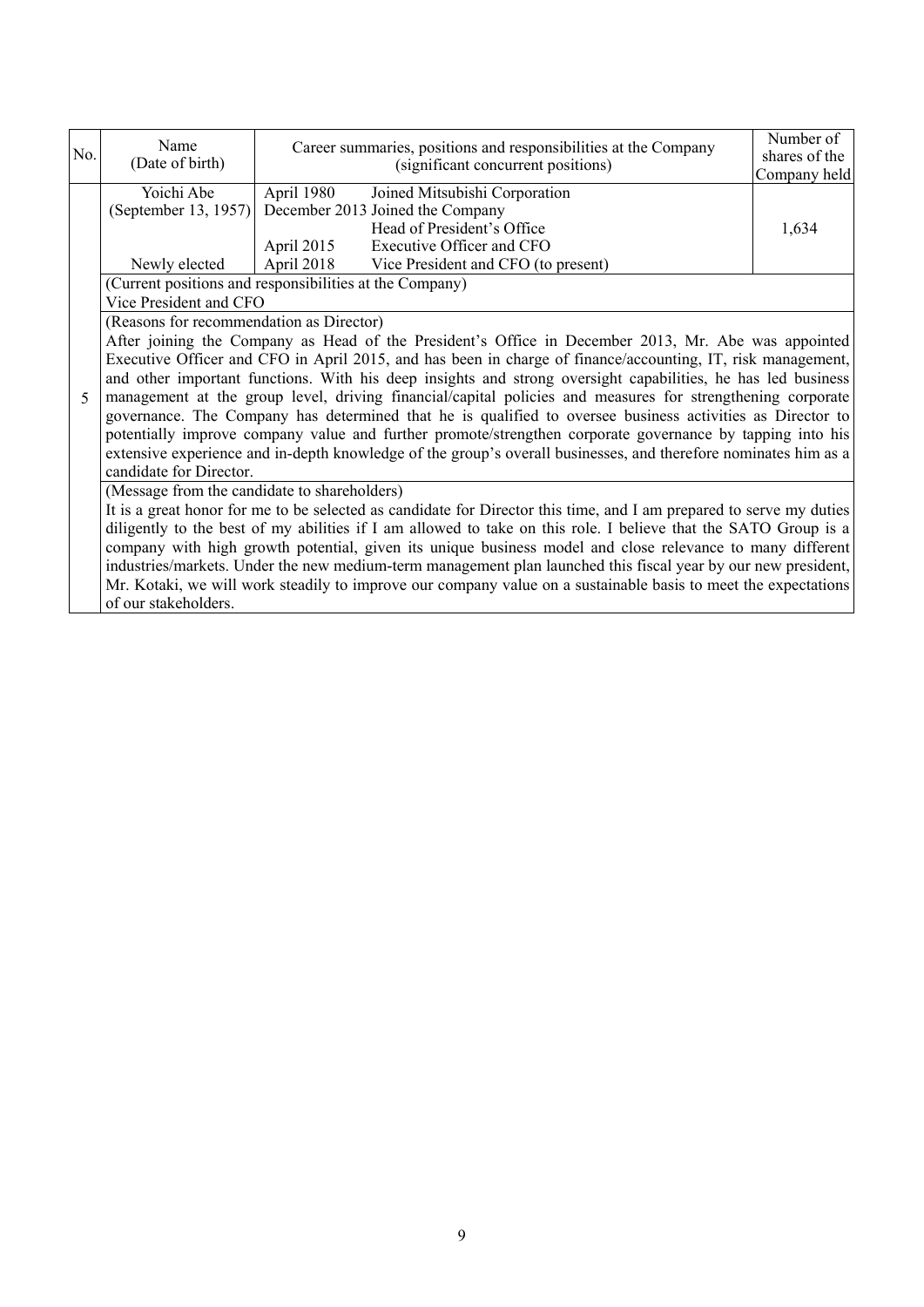| No.                                                                                                                                                                                                                                                                                                                                                                                                                                                                                                                      | Name<br>(Date of birth)                                                                                                                                                                                                                                                                                                                                                                                                                                                                                    |                                                                                                                                       | Career summaries, positions and responsibilities at the Company<br>shares of the<br>(significant concurrent positions)                                                                                                                                                                                                                                                                                                                                                                                                                                                                                                                              |                       |  |  |
|--------------------------------------------------------------------------------------------------------------------------------------------------------------------------------------------------------------------------------------------------------------------------------------------------------------------------------------------------------------------------------------------------------------------------------------------------------------------------------------------------------------------------|------------------------------------------------------------------------------------------------------------------------------------------------------------------------------------------------------------------------------------------------------------------------------------------------------------------------------------------------------------------------------------------------------------------------------------------------------------------------------------------------------------|---------------------------------------------------------------------------------------------------------------------------------------|-----------------------------------------------------------------------------------------------------------------------------------------------------------------------------------------------------------------------------------------------------------------------------------------------------------------------------------------------------------------------------------------------------------------------------------------------------------------------------------------------------------------------------------------------------------------------------------------------------------------------------------------------------|-----------------------|--|--|
|                                                                                                                                                                                                                                                                                                                                                                                                                                                                                                                          | Ken Suzuki<br>(June 11, 1948)<br>Reelected<br>Years of service:<br>16<br>Attendance at the<br>Board of Directors'                                                                                                                                                                                                                                                                                                                                                                                          | February 1974<br>April 1994<br>November 1998<br>June 2002<br>September 2006<br>October 2008<br>April 2009<br>May 2013<br>January 2015 | Joined Suzuhiko Co., Ltd. (now Vital-Net, Inc.)<br>Representative Director and President of Sun-S Inc.<br>(now Vital-Net, Inc.)<br>Outside Director of Sendai City FM Co., Ltd. (to present)<br>Director of the Company (to present)<br>Outside Director of Hokuyaku Takeyama Holdings, Inc.<br>(to present)<br>Outside Director of Forest Holdings, Inc. (to present)<br>Representative Director and President of Vital KSK<br>Holdings, Inc.<br>Chairman of The Federation of Japan Pharmaceutical<br>Wholesalers Association (to present)<br>Representative Director and President of Omotezao<br>International Golf Club Co., Ltd. (to present) | Company held<br>6,555 |  |  |
| 6                                                                                                                                                                                                                                                                                                                                                                                                                                                                                                                        | meetings: 9/13 (69%) June 2015                                                                                                                                                                                                                                                                                                                                                                                                                                                                             | June 2015                                                                                                                             | Chairman of Vital-Net, Inc. (to present)<br>Chairman of Vital KSK Holdings, Inc. (to present)                                                                                                                                                                                                                                                                                                                                                                                                                                                                                                                                                       |                       |  |  |
|                                                                                                                                                                                                                                                                                                                                                                                                                                                                                                                          | (Current positions and responsibilities at the Company)<br>Director                                                                                                                                                                                                                                                                                                                                                                                                                                        |                                                                                                                                       |                                                                                                                                                                                                                                                                                                                                                                                                                                                                                                                                                                                                                                                     |                       |  |  |
|                                                                                                                                                                                                                                                                                                                                                                                                                                                                                                                          | (Reasons for recommendation as Director)<br>Mr. Suzuki possesses extensive experience and broad insights in managing business operations, tapping into them<br>actively to offer wide-ranging opinions and recommendations during deliberations of business-critical matters at<br>the Board of Directors' meetings. The Company has determined that he is qualified to drive sustainable business<br>management globally as Director, and therefore renominates him as a candidate for External Director. |                                                                                                                                       |                                                                                                                                                                                                                                                                                                                                                                                                                                                                                                                                                                                                                                                     |                       |  |  |
| (Message from the candidate to shareholders)<br>Be it in the past or in the current networked society, what businesses do in common is to address needs and<br>challenges originating from their customers. I will utilize my experience and viewpoints gained to this point from<br>business management to support the SATO Group's creative business activities on an increasingly global scale for<br>future growth. I will also contribute to further improving the SATO Group's company value for its stakeholders. |                                                                                                                                                                                                                                                                                                                                                                                                                                                                                                            |                                                                                                                                       |                                                                                                                                                                                                                                                                                                                                                                                                                                                                                                                                                                                                                                                     |                       |  |  |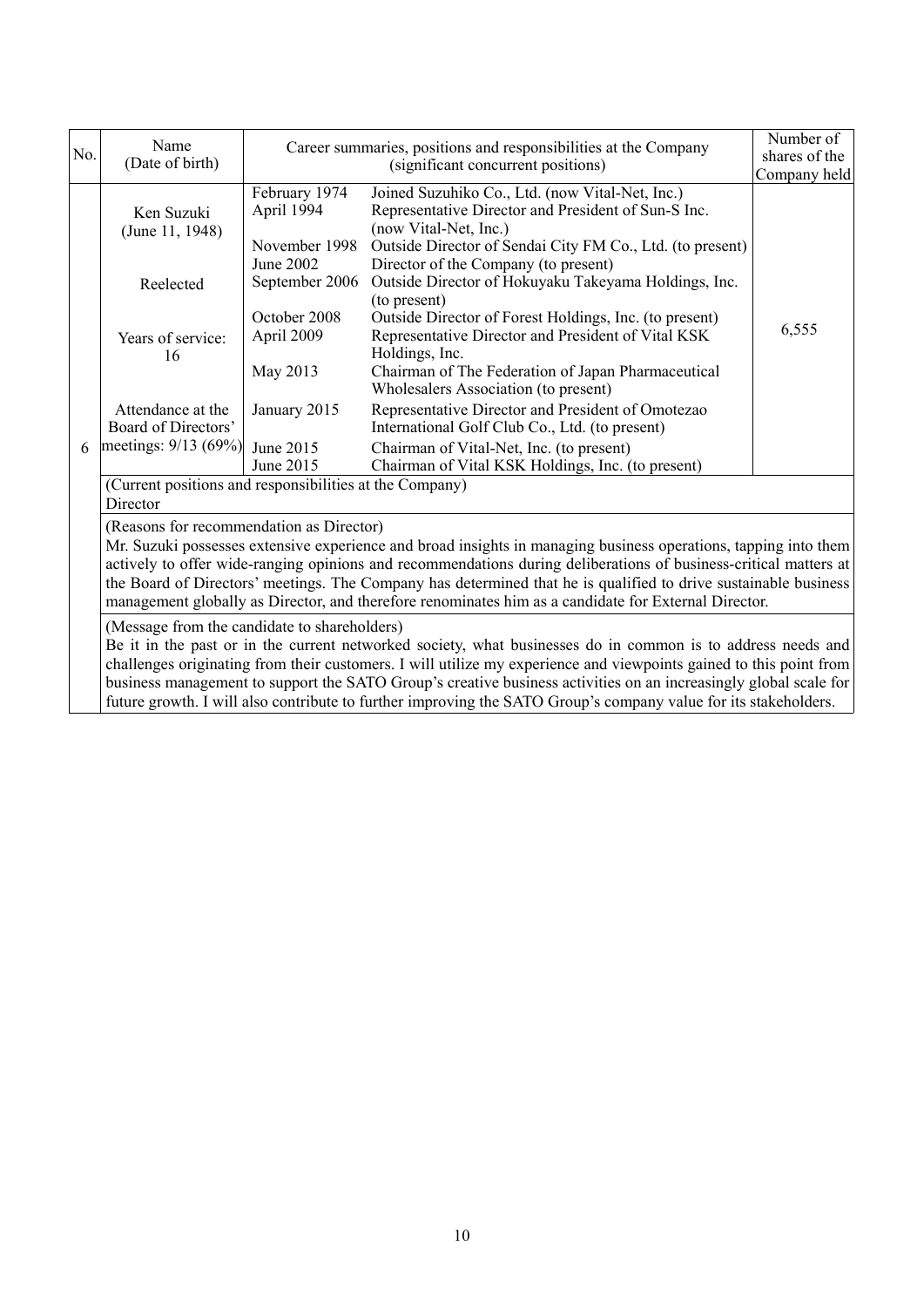|     | Name                                                                                                                                                                                                                        |                                                                                                                                                                                                      |                                                                                                                                                                                                                                                                                                                                                                                                                                                                                                                                                                                                                                                                                                                                                                                                                                                                                                                                                                                                                                                                                                                                                          | Number of     |  |
|-----|-----------------------------------------------------------------------------------------------------------------------------------------------------------------------------------------------------------------------------|------------------------------------------------------------------------------------------------------------------------------------------------------------------------------------------------------|----------------------------------------------------------------------------------------------------------------------------------------------------------------------------------------------------------------------------------------------------------------------------------------------------------------------------------------------------------------------------------------------------------------------------------------------------------------------------------------------------------------------------------------------------------------------------------------------------------------------------------------------------------------------------------------------------------------------------------------------------------------------------------------------------------------------------------------------------------------------------------------------------------------------------------------------------------------------------------------------------------------------------------------------------------------------------------------------------------------------------------------------------------|---------------|--|
| No. | (Date of birth)                                                                                                                                                                                                             |                                                                                                                                                                                                      | Career summaries, positions and responsibilities at the Company<br>(significant concurrent positions)                                                                                                                                                                                                                                                                                                                                                                                                                                                                                                                                                                                                                                                                                                                                                                                                                                                                                                                                                                                                                                                    | shares of the |  |
|     |                                                                                                                                                                                                                             |                                                                                                                                                                                                      |                                                                                                                                                                                                                                                                                                                                                                                                                                                                                                                                                                                                                                                                                                                                                                                                                                                                                                                                                                                                                                                                                                                                                          | Company held  |  |
| 7   | Yuko Tanaka<br>(January 30, 1952)<br>Reelected<br>Years of service:<br>14<br>Attendance at the<br>Board of Directors'<br>meetings: 11/13<br>(84%)                                                                           | April 1980<br>April 1983<br>April 1986<br>April 1991<br>April 1993<br>April 2003<br><b>June 2004</b><br>April 2007<br>June 2009<br>April 2010<br>April 2012<br>April 2014<br>April 2014<br>June 2014 | Full-time Lecturer at 1st Faculty of Liberal Arts, Hosei<br>University<br>Assistant Professor at 1st Faculty of Liberal Arts, Hosei<br>University<br>Exchange fellow at Beijing University<br>Professor at 1st Faculty of Liberal Arts, Hosei University<br>Overseas fellow of the University of Oxford<br>Professor at the Department of Media and Communication<br>Studies, Faculty of Social Sciences, Hosei University<br>(to present)<br>Director of the Company (to present)<br>Professor at International Japanese Studies Institute (graduate<br>school), Hosei University (to present)<br>Director of Suntory Foundation for Arts (to present)<br>Chairman of International Japanese Studies Institute (graduate<br>school) management committee, Hosei University<br>Dean of Faculty of Social Sciences, Hosei University<br>President and Chief Trustee of Hosei University<br>(to present)<br>Trustee of Japan University Accreditation Association<br>(to present)<br>Executive Director of the Japan Association of Private<br>Universities and Colleges (to present)<br>October 2017 Trustee of the Open University of Japan (to present) | 3,033         |  |
|     | (Current positions and responsibilities at the Company)                                                                                                                                                                     |                                                                                                                                                                                                      |                                                                                                                                                                                                                                                                                                                                                                                                                                                                                                                                                                                                                                                                                                                                                                                                                                                                                                                                                                                                                                                                                                                                                          |               |  |
|     | Director                                                                                                                                                                                                                    |                                                                                                                                                                                                      |                                                                                                                                                                                                                                                                                                                                                                                                                                                                                                                                                                                                                                                                                                                                                                                                                                                                                                                                                                                                                                                                                                                                                          |               |  |
|     | (Reasons for recommendation as Director)                                                                                                                                                                                    |                                                                                                                                                                                                      | Ms. Tanaka possesses extensive experience and broad insights as university professor and president, tapping into<br>them actively to make statements during deliberations at the Board of Directors' meetings and offer opinions and<br>suggestions on diversity management. The Company has determined that she is qualified to drive sustainable<br>business management globally as Director, and therefore renominates her as a candidate for External Director.                                                                                                                                                                                                                                                                                                                                                                                                                                                                                                                                                                                                                                                                                      |               |  |
|     | (Message from the candidate to shareholders)                                                                                                                                                                                |                                                                                                                                                                                                      |                                                                                                                                                                                                                                                                                                                                                                                                                                                                                                                                                                                                                                                                                                                                                                                                                                                                                                                                                                                                                                                                                                                                                          |               |  |
|     | SATO Holdings is an international company. For international Japanese companies to expand their global<br>businesses more steadily, they need to fortify their employer reputation both inside and outside Japan to attract |                                                                                                                                                                                                      |                                                                                                                                                                                                                                                                                                                                                                                                                                                                                                                                                                                                                                                                                                                                                                                                                                                                                                                                                                                                                                                                                                                                                          |               |  |
|     |                                                                                                                                                                                                                             |                                                                                                                                                                                                      | outstanding, diverse personnel. Developing the capabilities of aspiring female employees and placing them in                                                                                                                                                                                                                                                                                                                                                                                                                                                                                                                                                                                                                                                                                                                                                                                                                                                                                                                                                                                                                                             |               |  |
|     |                                                                                                                                                                                                                             |                                                                                                                                                                                                      | decision-making positions will be an important growth strategy for companies going forward. Also equally                                                                                                                                                                                                                                                                                                                                                                                                                                                                                                                                                                                                                                                                                                                                                                                                                                                                                                                                                                                                                                                 |               |  |
|     |                                                                                                                                                                                                                             |                                                                                                                                                                                                      | important will be the recruiting of outstanding talents from overseas. I will further promote diversity beyond                                                                                                                                                                                                                                                                                                                                                                                                                                                                                                                                                                                                                                                                                                                                                                                                                                                                                                                                                                                                                                           |               |  |
|     |                                                                                                                                                                                                                             |                                                                                                                                                                                                      | gender, cultural and ethnic divides, and strive to improve the enterprise quality of SATO.                                                                                                                                                                                                                                                                                                                                                                                                                                                                                                                                                                                                                                                                                                                                                                                                                                                                                                                                                                                                                                                               |               |  |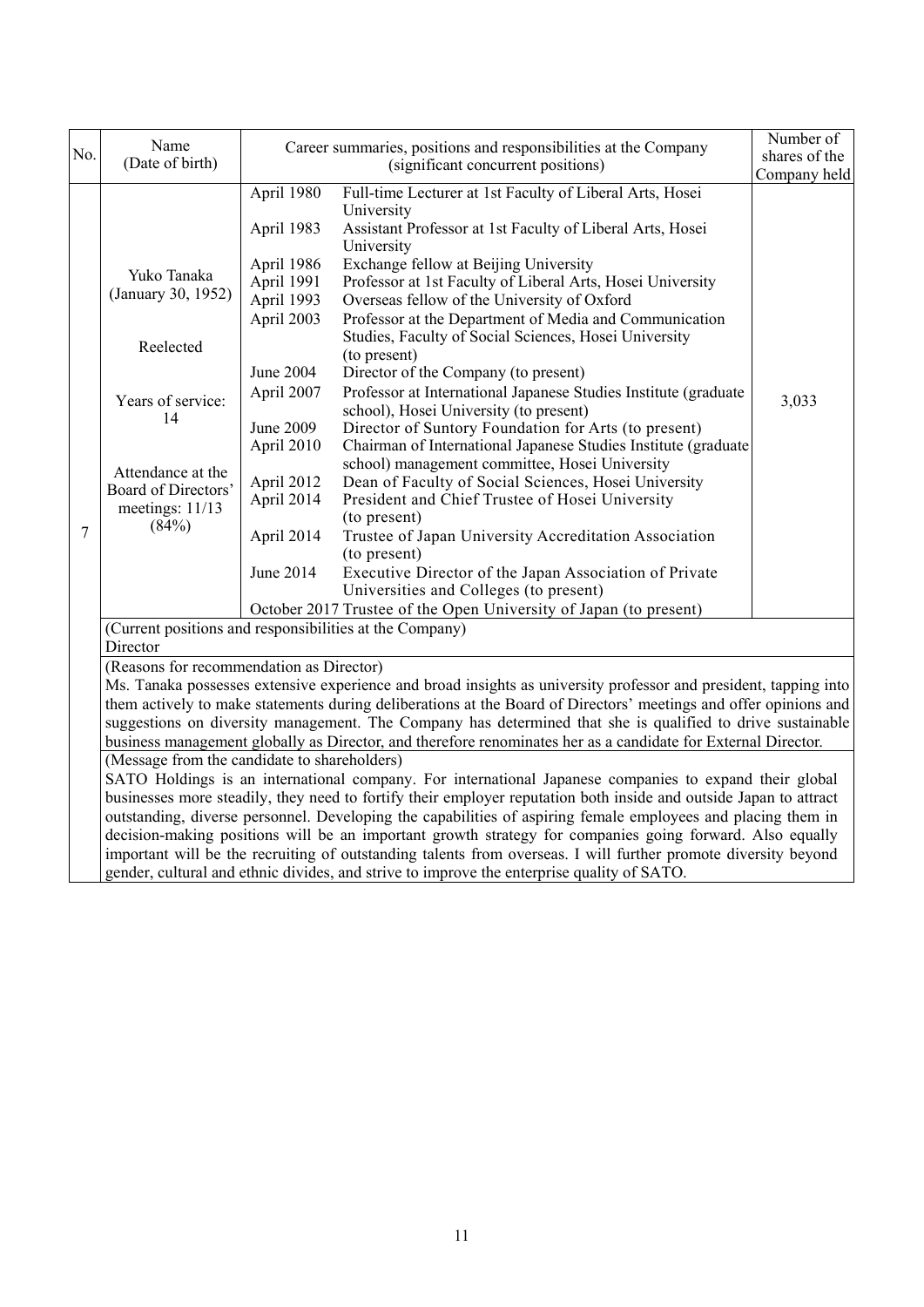| No. | Name<br>(Date of birth)                                                                                                                                                                                                                                                                                                                                                                                                                                                                                                                                                                         |                                                      | Career summaries, positions and responsibilities at the Company<br>(significant concurrent positions)                                                                                                            | Number of<br>shares of the<br>Company held |  |
|-----|-------------------------------------------------------------------------------------------------------------------------------------------------------------------------------------------------------------------------------------------------------------------------------------------------------------------------------------------------------------------------------------------------------------------------------------------------------------------------------------------------------------------------------------------------------------------------------------------------|------------------------------------------------------|------------------------------------------------------------------------------------------------------------------------------------------------------------------------------------------------------------------|--------------------------------------------|--|
|     | Ryoji Itoh<br>(January 14, 1952)                                                                                                                                                                                                                                                                                                                                                                                                                                                                                                                                                                | <b>July 1979</b><br>January 1984<br><b>June 1988</b> | Joined McKinsey & Company<br>Partner of McKinsey & Company<br>Director, responsible for Product Development of UCC<br>Ueshima Coffee Co., Ltd.                                                                   |                                            |  |
|     | Reelected<br>Years of service:                                                                                                                                                                                                                                                                                                                                                                                                                                                                                                                                                                  | May 2000<br>January 2001                             | September 1990 Representative Director of Schroder Ventures K.K.<br>Project Professor at the Graduate School of Media and<br>Governance, Keio University (to present)<br>President of Bain & Company Japan, Inc. |                                            |  |
|     |                                                                                                                                                                                                                                                                                                                                                                                                                                                                                                                                                                                                 | April 2006<br><b>June 2008</b>                       | Representative Director of Planet Plan. Co., Ltd.<br>(to present)<br>Director of the Company                                                                                                                     | 1,535                                      |  |
|     | Attendance at the<br>Board of Directors'<br>meetings: 13/13<br>$(100\%)$                                                                                                                                                                                                                                                                                                                                                                                                                                                                                                                        | May 2012                                             | Outside Director of Renown Incorporated                                                                                                                                                                          |                                            |  |
|     |                                                                                                                                                                                                                                                                                                                                                                                                                                                                                                                                                                                                 | January 2013                                         | Representative Director of El Sol Business Advisor<br>Corporation                                                                                                                                                |                                            |  |
| 8   |                                                                                                                                                                                                                                                                                                                                                                                                                                                                                                                                                                                                 | June 2014<br>June 2014                               | Director of the Company (to present)<br>Outside Director of Miraca Holdings Inc. (to present)                                                                                                                    |                                            |  |
|     | (Current positions and responsibilities at the Company)<br>Director                                                                                                                                                                                                                                                                                                                                                                                                                                                                                                                             |                                                      |                                                                                                                                                                                                                  |                                            |  |
|     | (Reasons for recommendation as Director)                                                                                                                                                                                                                                                                                                                                                                                                                                                                                                                                                        |                                                      |                                                                                                                                                                                                                  |                                            |  |
|     | Mr. Itoh possesses extensive experience and broad insights as corporate executive and graduate school professor,<br>tapping into them actively to offer opinions and recommendations on business-critical matters during<br>deliberations at the Board of Directors' meetings with the awareness of enhancing SATO's governance structure.<br>The Company has determined that he is qualified to drive sustainable business management globally as Director,<br>and therefore renominates him as a candidate for External Director.                                                             |                                                      |                                                                                                                                                                                                                  |                                            |  |
|     | (Message from the candidate to shareholders)<br>As IoT trends progress steadily and become mainstream in the business world, I believe the SATO Group's<br>social mission to bridge the last inch of the last mile will grow increasingly important. I will work to spread this<br>corporate identity worldwide to contribute to the development of a global society, ensuring that it will translate<br>to increased shareholder value by maintaining and strengthening corporate governance from an independent<br>standpoint to achieve further growth for SATO Group in a strategic manner. |                                                      |                                                                                                                                                                                                                  |                                            |  |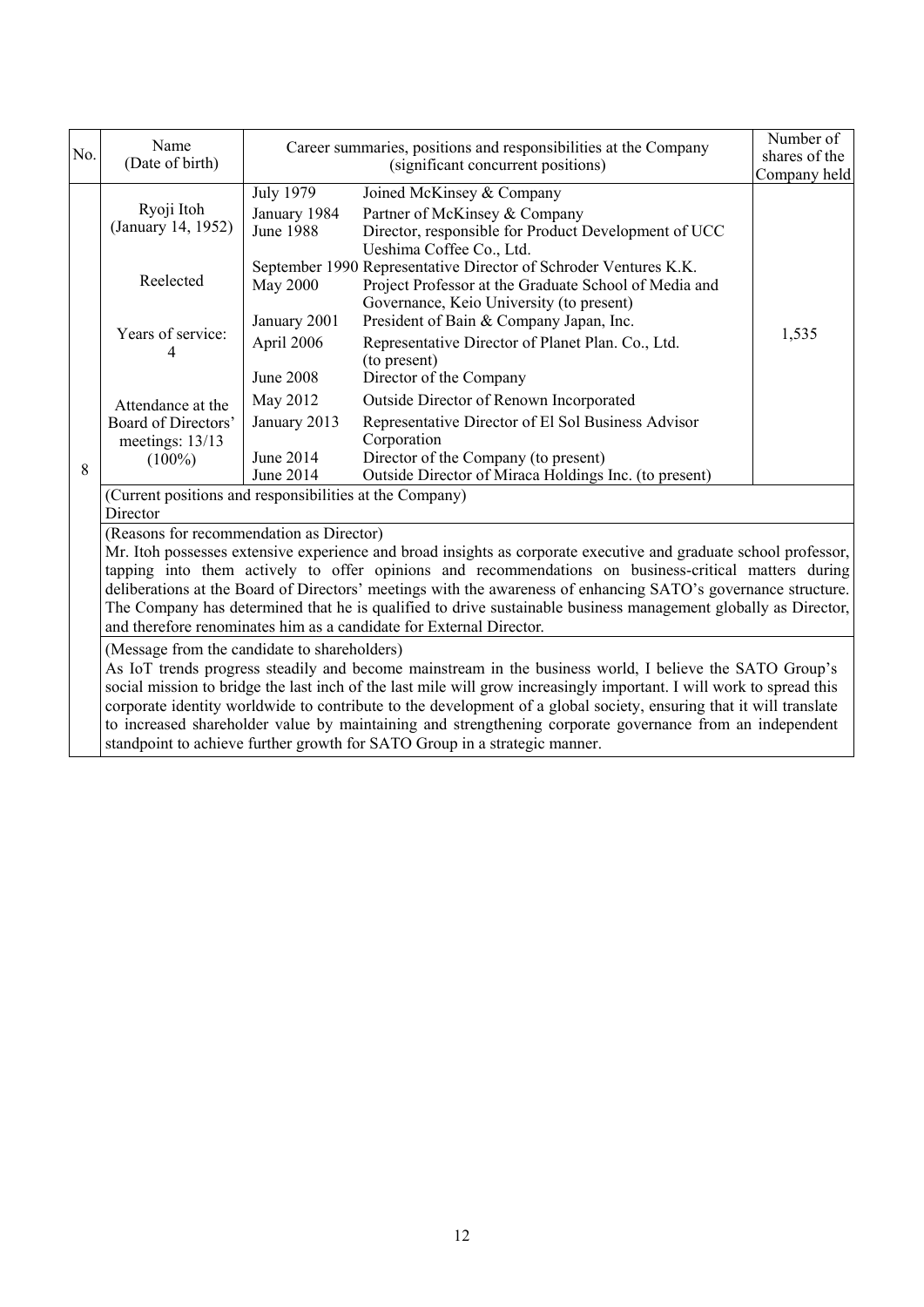| No.         | Name<br>(Date of birth)                                                                                                                                                                                                                                                                                                                                                                                                                                                                                                                                                                                         |                                                       | Career summaries, positions and responsibilities at the Company<br>(significant concurrent positions)                                                                                                                               |              |  |
|-------------|-----------------------------------------------------------------------------------------------------------------------------------------------------------------------------------------------------------------------------------------------------------------------------------------------------------------------------------------------------------------------------------------------------------------------------------------------------------------------------------------------------------------------------------------------------------------------------------------------------------------|-------------------------------------------------------|-------------------------------------------------------------------------------------------------------------------------------------------------------------------------------------------------------------------------------------|--------------|--|
|             | Mitsuaki Shimaguchi<br>(March 31, 1942)                                                                                                                                                                                                                                                                                                                                                                                                                                                                                                                                                                         | April 1987<br>June 1998                               | Professor at Graduate School of Business Administration,<br>Keio University<br>Outside Corporate Auditor of Ishii Food Corporation                                                                                                  | Company held |  |
|             | Reelected                                                                                                                                                                                                                                                                                                                                                                                                                                                                                                                                                                                                       | June 2002<br>March 2006<br>May 2006<br>April 2007     | Outside Director of Eisai Co., Ltd.<br>Outside Director of Lion Corporation<br>Outside Director of BellSystem24, Inc.<br>Professor Emeritus of Keio University (to present)                                                         |              |  |
|             | Years of service:                                                                                                                                                                                                                                                                                                                                                                                                                                                                                                                                                                                               | April 2007                                            | Professor at Hosei Business School of Innovation<br>Management, Hosei University<br>September 2007 President of Japan Marketing Association (to present)                                                                            | 2,485        |  |
| $\mathbf Q$ | Attendance at the<br>Board of Directors'<br>meetings: 13/13<br>$(100\%)$                                                                                                                                                                                                                                                                                                                                                                                                                                                                                                                                        | February 2009<br>April 2012<br>June 2014<br>June 2014 | Outside Corporate Auditor of Suntory Holdings Limited<br>Professor at Graduate School of Business Innovation,<br>Kaetsu University<br>Director of the Company (to present)<br>Outside Director of Sanrio Company, Ltd. (to present) |              |  |
|             | (Current positions and responsibilities at the Company)<br>Director                                                                                                                                                                                                                                                                                                                                                                                                                                                                                                                                             |                                                       |                                                                                                                                                                                                                                     |              |  |
|             | (Reasons for recommendation as Director)<br>Mr. Shimaguchi possesses extensive knowledge and experience in the marketing field and deep insights as a<br>university professor, tapping into them actively to offer opinions and recommendations on business-critical<br>matters during deliberations at the Board of Directors' meetings from the perspective of improving the company<br>value of SATO Group as a whole. The Company has determined that he is qualified to drive sustainable business<br>management globally as Director, and therefore renominates him as a candidate for External Director. |                                                       |                                                                                                                                                                                                                                     |              |  |
|             | (Message from the candidate to shareholders)<br>In a world where globalization and information technology advance at multiple levels, I feel that SATO Holdings<br>now has an extremely high potential for business growth. To realize this potential on a larger scale, the company<br>would need to exercise more boldness and prudence than ever before. As one of its External Directors, I will<br>watch over and back up its business developments to the best of my ability, in a rigorous but supportive manner.                                                                                        |                                                       |                                                                                                                                                                                                                                     |              |  |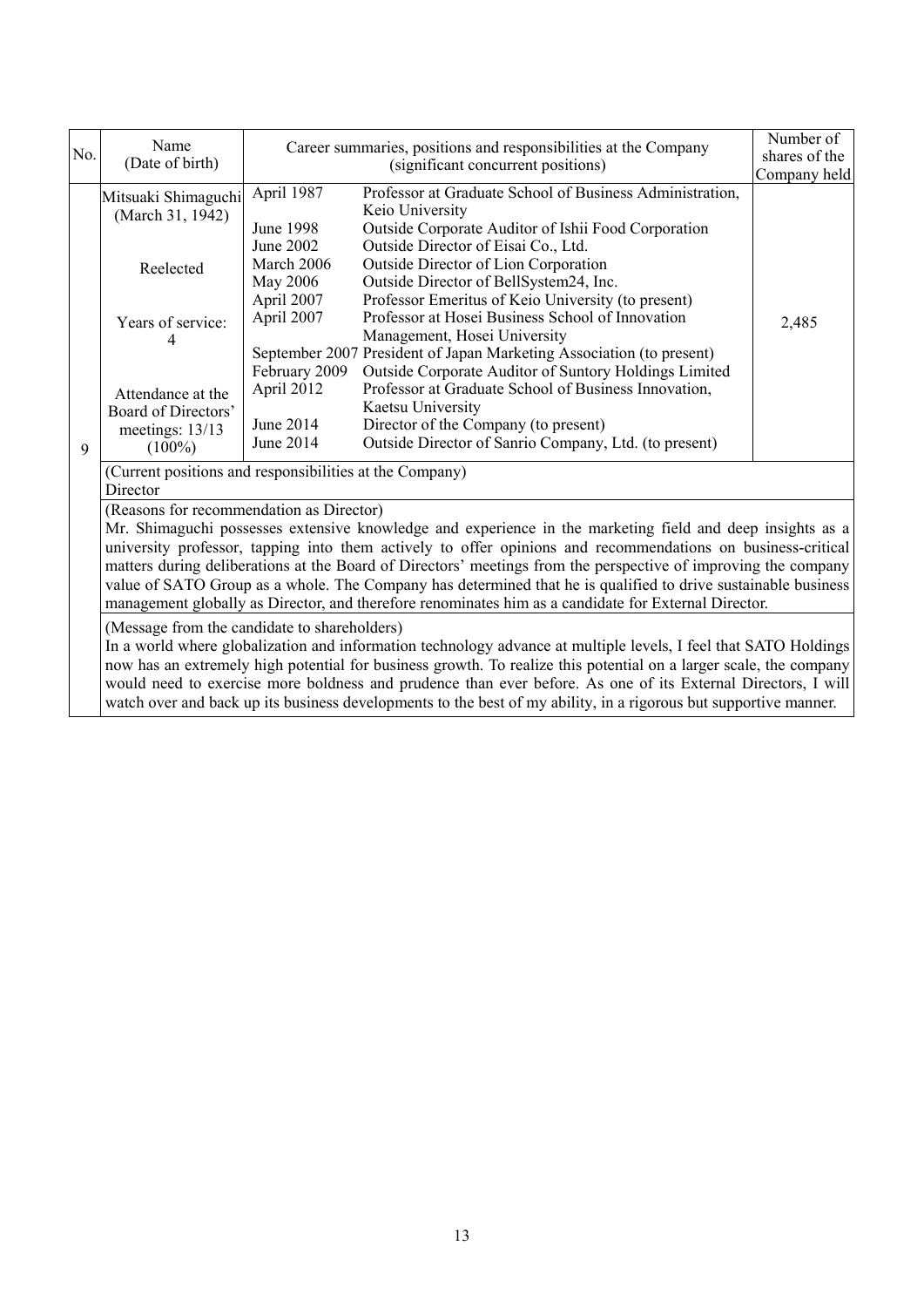| No. | Name<br>(Date of birth)                                                                                                                                                                                                                                                                                                                                                                                                                                                                                                                                                                                           | Career summaries, positions and responsibilities at the Company | Number of<br>shares of the<br>Company held                                                                                                               |       |  |
|-----|-------------------------------------------------------------------------------------------------------------------------------------------------------------------------------------------------------------------------------------------------------------------------------------------------------------------------------------------------------------------------------------------------------------------------------------------------------------------------------------------------------------------------------------------------------------------------------------------------------------------|-----------------------------------------------------------------|----------------------------------------------------------------------------------------------------------------------------------------------------------|-------|--|
|     |                                                                                                                                                                                                                                                                                                                                                                                                                                                                                                                                                                                                                   | March 1984<br>April 1984                                        | Graduated from the Legal Training and Research Institute<br>Registered as an attorney (Daini Tokyo Bar Association)                                      |       |  |
|     | Hideo Yamada<br>(January 23, 1952)                                                                                                                                                                                                                                                                                                                                                                                                                                                                                                                                                                                | October 1992<br>May 1998                                        | President of Yamada Hideo Law Office (now Yamada &<br>Ozaki Law Office) (to present)<br>Outside Corporate Auditor of Taiyo Chemical Industry             |       |  |
|     | Reelected                                                                                                                                                                                                                                                                                                                                                                                                                                                                                                                                                                                                         | <b>June 2004</b><br>March 2006                                  | Co., Ltd. (to present)<br>Director of the Company<br>Outside Director of Lion Corporation (to present)                                                   |       |  |
|     | Years of service:                                                                                                                                                                                                                                                                                                                                                                                                                                                                                                                                                                                                 | June 2007<br>June 2007<br>March 2009                            | Outside Corporate Auditor of Ishii Food Co., Ltd.<br>Outside Corporate Auditor of Mikuni Corporation<br>Outside Director of Hulic Co., Ltd. (to present) | 1,051 |  |
|     | Attendance at the<br>Board of Directors'                                                                                                                                                                                                                                                                                                                                                                                                                                                                                                                                                                          | April 2010<br>April 2014                                        | Executive Governor of Japan Federation of Bar<br>Associations<br>Vice President of Japan Federation of Bar Associations                                  |       |  |
| 10  | meetings: 12/13<br>(92%)                                                                                                                                                                                                                                                                                                                                                                                                                                                                                                                                                                                          | April 2014<br>June 2015                                         | Chairman of Daini Tokyo Bar Association<br>Chairman of Akiko Tachibana Memorial Foundation<br>(to present)                                               |       |  |
|     |                                                                                                                                                                                                                                                                                                                                                                                                                                                                                                                                                                                                                   | June 2015<br>June 2016                                          | Director of the Company (to present)<br>Outside Director of Mikuni Corporation (to present)                                                              |       |  |
|     | (Current positions and responsibilities at the Company)<br>Director                                                                                                                                                                                                                                                                                                                                                                                                                                                                                                                                               |                                                                 |                                                                                                                                                          |       |  |
|     | (Reasons for recommendation as Director)<br>Mr. Yamada possesses extensive experience and broad insights as an attorney at law, tapping into them actively<br>to offer opinions and recommendations on business-critical matters during deliberations at the Board of<br>Directors' meetings from the perspective of meeting stakeholders' expectations. The Company has determined<br>that he is qualified to drive sustainable business management globally as Director, and therefore renominates him<br>as a candidate for External Director.                                                                 |                                                                 |                                                                                                                                                          |       |  |
|     | (Message from the candidate to shareholders)<br>For the past ten years, SATO Holdings has been working to make the leap from a top domestic manufacturer to<br>a global company that can lead the world market in Auto-ID, and these efforts are gradually coming to fruition<br>today. As SATO continues to expand overseas, I think it should focus on corporate management both inside and<br>outside of Japan by returning to its basics to revisit the "Spirit of SATO" its founder set out with. As External<br>Director, I will actively ask questions, raise opinions, and offer suggestions accordingly. |                                                                 |                                                                                                                                                          |       |  |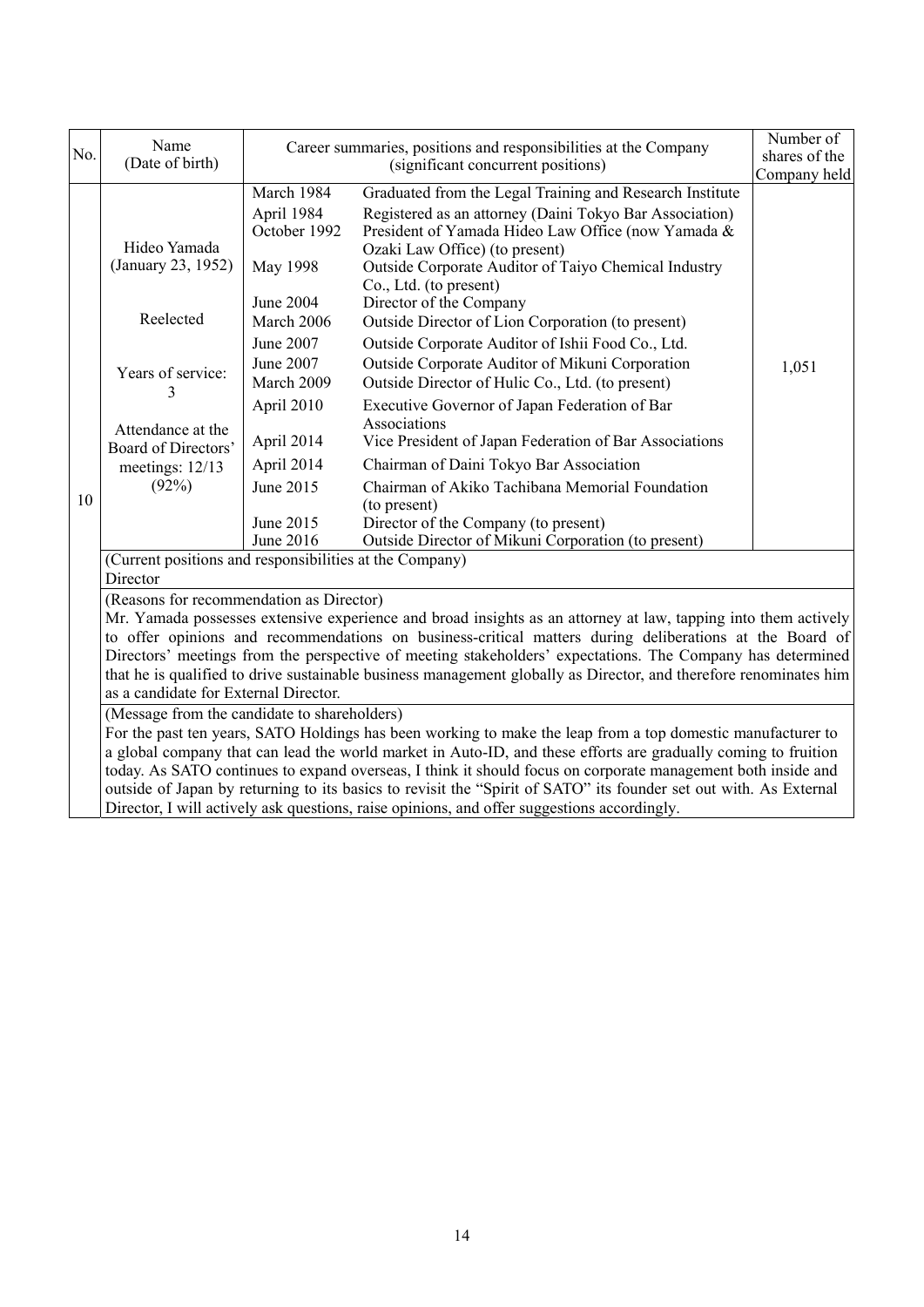| No. | Name<br>(Date of birth)                                                                                                                                                                                                                                                                                                                                                                                                                                                                                                                                                                                                                                                                                                                                                                                                                                                                                                                                                                                                                                                       | Career summaries, positions and responsibilities at the Company<br>(significant concurrent positions)                                                                                           |                                                                                                                                                                                                                                                                                                                                                                                                                                                                                                                                                                                                                                                                                                                                                                                                                                                                                                                          | Number of<br>shares of the   |  |  |
|-----|-------------------------------------------------------------------------------------------------------------------------------------------------------------------------------------------------------------------------------------------------------------------------------------------------------------------------------------------------------------------------------------------------------------------------------------------------------------------------------------------------------------------------------------------------------------------------------------------------------------------------------------------------------------------------------------------------------------------------------------------------------------------------------------------------------------------------------------------------------------------------------------------------------------------------------------------------------------------------------------------------------------------------------------------------------------------------------|-------------------------------------------------------------------------------------------------------------------------------------------------------------------------------------------------|--------------------------------------------------------------------------------------------------------------------------------------------------------------------------------------------------------------------------------------------------------------------------------------------------------------------------------------------------------------------------------------------------------------------------------------------------------------------------------------------------------------------------------------------------------------------------------------------------------------------------------------------------------------------------------------------------------------------------------------------------------------------------------------------------------------------------------------------------------------------------------------------------------------------------|------------------------------|--|--|
| 11  | Chieko Matsuda<br>(November 18, 1964)<br>Reelected<br>Years of service:<br>2<br>Attendance at the<br>Board of Directors'<br>meetings: $11/13$<br>(84%)                                                                                                                                                                                                                                                                                                                                                                                                                                                                                                                                                                                                                                                                                                                                                                                                                                                                                                                        | April 1987<br>October 1998<br>November 2002<br>May 2006<br>October 2006<br>April 2011<br>April 2011<br>June 2012<br>June 2012<br>June 2013<br>June 2014<br>June 2015<br>March 2016<br>June 2016 | Joined Long-Term Credit Bank of Japan, Limited<br>Joined Moody's Japan K.K.<br>September 2001 Partner of Corporate Directions, Inc.<br>Senior Researcher of Japan Association for Chief<br>Financial Officers (to present)<br>Representative Director of Matrix, Inc.<br>Vice President (Partner) of Booz & Company, Inc.<br>Professor at Graduate School of Social Sciences, Tokyo<br>Metropolitan University (to present)<br>Professor at Faculty of Urban Liberal Arts, Tokyo<br>Metropolitan University (to present)<br>Auditor of the Company<br>Outside Director of S.T. Corporation<br>Outside Director of Hitachi Chemical Company, Ltd.<br>(to present)<br>Outside Director of AEON Financial Service Co., Ltd.<br>Outside Director of Foster Electric Company, Limited<br>(to present)<br>Outside Corporate Auditor of Kirin Holdings Company,<br>Limited (to present)<br>Director of the Company (to present) | Company held<br>$\mathbf{0}$ |  |  |
|     | (Current positions and responsibilities at the Company)<br>Director                                                                                                                                                                                                                                                                                                                                                                                                                                                                                                                                                                                                                                                                                                                                                                                                                                                                                                                                                                                                           |                                                                                                                                                                                                 |                                                                                                                                                                                                                                                                                                                                                                                                                                                                                                                                                                                                                                                                                                                                                                                                                                                                                                                          |                              |  |  |
|     | (Reasons for recommendation as Director)<br>Ms. Matsuda possesses global experience and achievements in foreign-affiliated companies, as well as expert<br>knowledge and deep insights as a serving graduate school professor, tapping into them actively to offer opinions<br>and recommendations on business-critical matters during deliberations at the Board of Directors' meetings with a<br>focus on strengthening global governance. The Company has determined that she is qualified to drive sustainable<br>business management globally as Director, and therefore renominates her as a candidate for External Director.<br>(Message from the candidate to shareholders)<br>It is the wish of shareholders and other stakeholders that the SATO Group is able to grow its company base<br>globally to realize its corporate motto of "Ceaseless Creativity" and improve its company value in a sustainable<br>manner. From an external perspective, I will place importance on fairness and transparency to contribute toward<br>achieving such a future for SATO. |                                                                                                                                                                                                 |                                                                                                                                                                                                                                                                                                                                                                                                                                                                                                                                                                                                                                                                                                                                                                                                                                                                                                                          |                              |  |  |